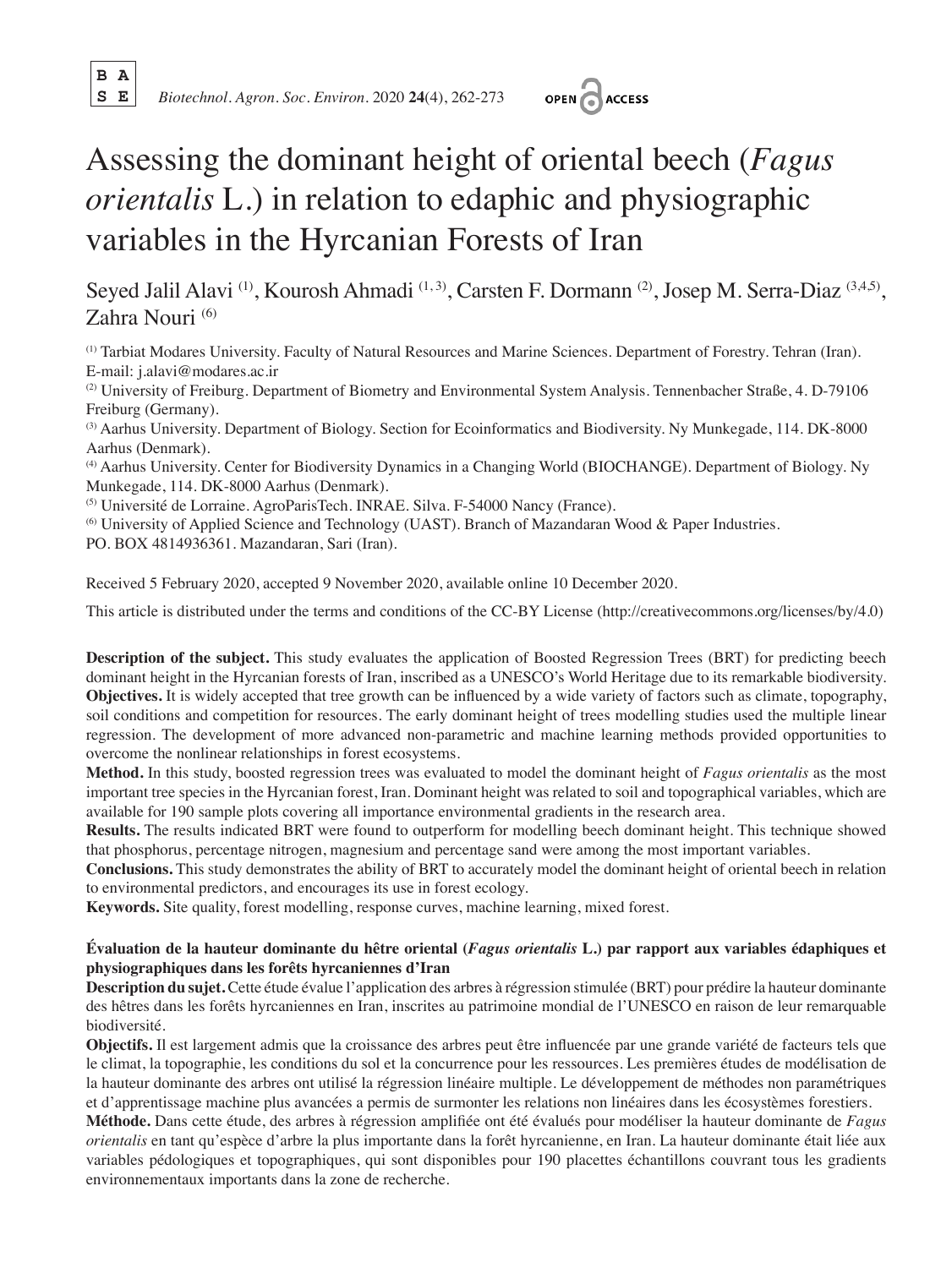**Résultats.** Les résultats ont montré que les BRT étaient plus performants pour la modélisation de la hauteur dominante des hêtres. Cette technique a montré que le phosphore, le pourcentage d'azote, le magnésium et le pourcentage de sable étaient parmi les variables les plus importantes.

**Conclusions.** Cette étude démontre la capacité des BRT à modéliser avec précision la hauteur dominante du hêtre oriental par rapport aux prédicteurs environnementaux, et encourage son utilisation en écologie forestière.

**Mots-clés.** Qualité de la station, modélisation forestière, courbes de réponse, apprentissage machine, forêt mélangée.

## **1. INTRODUCTION**

Northern forests of Iran, called Hyrcanian or Caspian forests, cover a relatively narrow strip in the north of Iran, which are among the most important and valuable ecosystems inscribed in United Nations Educational, Scientific, and Cultural Organization (UNESCO) World Heritage List. Hyrcanian forests are important sources of genetic variation, biodiversity, commercial woody products, and of various environmental services (Ahmadi et al., 2013). Covering an area of about 1.85 million ha, these forests account for 15% of the total Iranian forests and 1.1% of the country's area. These forests range from sea level up to an altitude of 2,800 m and comprise various forest types, harboring approximately 80 woody species (trees and shrubs). Oriental beech (*Fagus orientalis* Lipsky), chestnutleaved oak (*Quercus castaneifolia* C.A.Mey.), velvet maple (*Acer velutinum* Boiss.), hornbeam (*Carpinus betulus* L.) and Caucasian alder (*Alnus subcordata* C.A.Mey.) are among the main tree species in these forests. Hyrcanian forests, along with similar North American and East Asian forest communities, are nowadays seen as remnants of contiguous Tertiary deciduous belt (Sagheb Talebi et al., 2014), and hence one of the world's oldest extant forests. Today, these forests are regularly harvested, but their management is rarely based on assessments of growth, standing biomass or specific target forest composition and must, in places, be considered unsustainable.

Sustainable forest management requires a reliable estimation of wood quantity and quality. For the range of stand densities usually targeted in forest management, dominant height is not dependent on stand density and responds little to forest thinning, so that it reflects site growing conditions better than mean height or stand basal area growth. Dominant height is thus considered an important variable for specifying stand development and predicting the growth potential of a site (von Gadow & Hui, 1999; Nunes et al., 2011). More specifically, dominant height, as proxy for growth potential, is affected by the soil's chemical and physical characteristics, the topography and the climate at the stand level (Nambiar et al., 2004). Indeed, Remy de Perthuis de Laillevault in the 18<sup>th</sup> century proposed the application of height growth for assessing site quality in forest stands, leading to the development of a site index (Vanclay & Skovsgaard, 1997; Batho & Garcia,

2006). Unlike diameter at breast height, mean height and volume, dominant height usually does not show sensitivity to silvicultural treatments and variations in the stand density (Curtis & Reukema, 1970; Hogg & Nester, 1991). The dominant height, due to close relationship with volume, is considered as a good site productivity index (Carmean, 1975; Hagglund, 1981; Clutter et al., 1983). A further important characteristic of dominant height is that its variability within sample plots which are used in site index studies is relatively low, but it shows high variability between sample plots; this latter component of variability is that which is expected to be linked to variations in the productivity of sites (Herrera et al., 1999).

It is widely accepted that the growth capacity of forest species can be influenced by a wide variety of complex interacting factors including climate, topography, soil conditions and competition for resources (Assmann, 1970; Oliver & Larson, 1996). In both forest ecology (Coomes & Allen, 2007) and sustainable forest management (Pretzsch, 2009), an understanding of the variation in tree growth is important. Numerous studies have focused on climate, geologic, topographic and soil factors (Ung et al., 2001; Palahı et al., 2004; Seynave et al., 2005) or used indicator plants for site quality assessment and classification (La Roi et al., 1988; Berger & Walther, 2006).

Understanding the main factors affecting on high and low production efficiency in forest areas is essential for both science and industry (Pretzsch et al., 2015). A better understanding also may contribute to design of forest production systems which are very important in sustainable forest management (Forrester, 2014). In many of the early studies, assessment of forest dominant height was related to environmental variables using multiple linear regression, mostly without considering non-linear effects and interactions among predictors; similarly, heterogeneous variances and distributional assumptions were regularly violated (Aertsen et al., 2010). The number and complexity of modelling techniques to cope with the inherent complexity of ecological problems has increased markedly over the past years (Moisen et al., 2006; Aertsen et al., 2010; Hegel et al., 2010). The development of advanced nonparametric and machine learning techniques and the growing availability to geodatasets with high spatial resolution have increased the accuracy for predicting forest characteristics (Aertsen et al., 2010).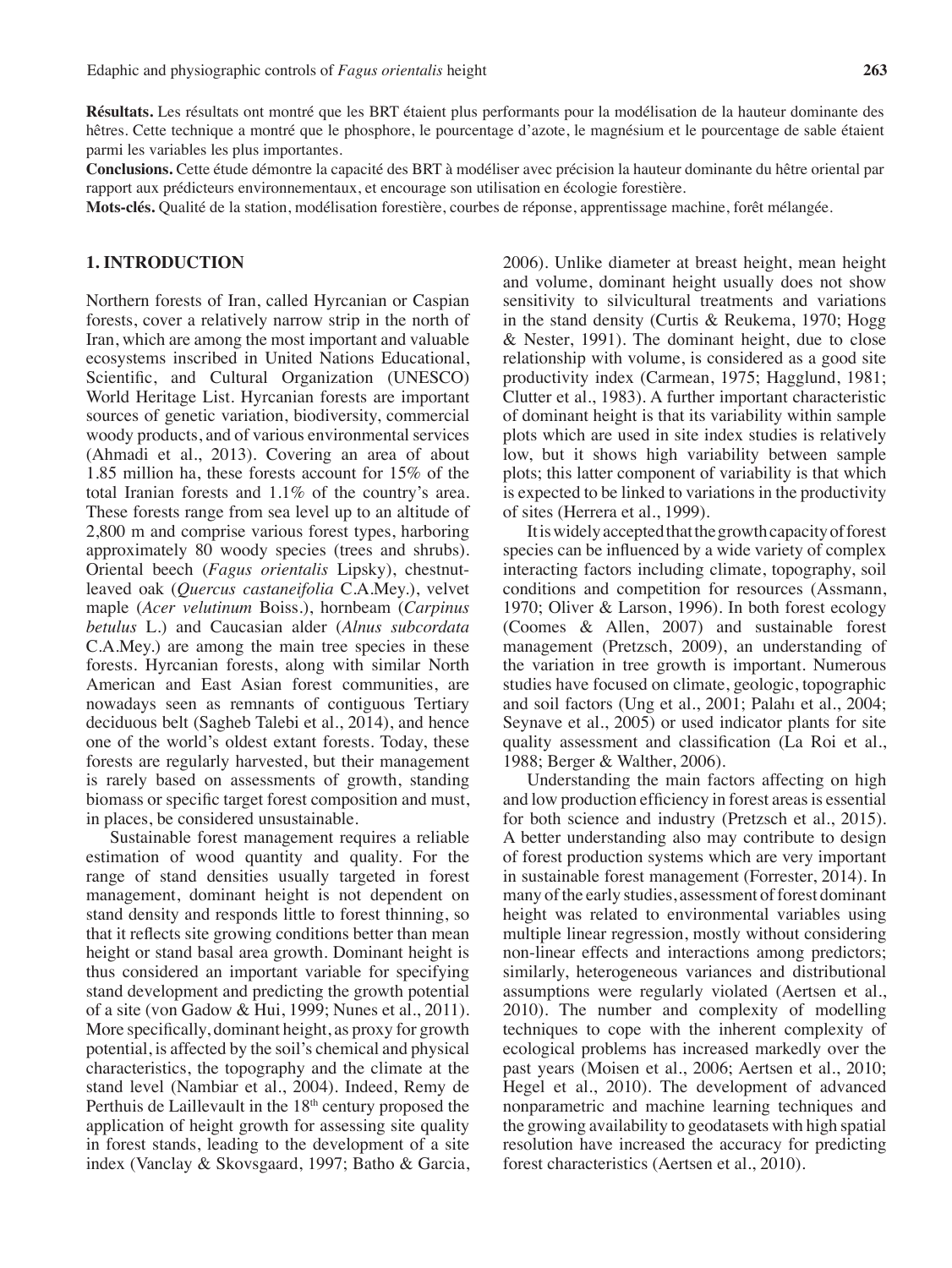Many of machine learning algorithms have been used in different fields of forest science including classification and regression trees (CART), random forest (RF), boosted regression tree (BRT), artificial neural networks (ANN), support vector machine (SVM), cubist (Cubist) and multivariate adaptive regression splines (MARS). These data-driven methods have already been successfully applied to ecology and remote sensing to perform tasks such as species distribution (Alavi et al., 2019; Ahmadi et al., 2020a). However, the applications in forest growth and yield prediction are still limited. Boosted regression trees (BRT) approach is a promising machine-learning technique, which is currently valuable tools for ecological modelling, and seems to be powerful tools for analyzing large datasets and identifying non-linear relationships (Drew et al., 2011). The performance of this model has been investigated by several authors in recent years, pointing to an overall suitability for a wide range of applications and data sets (Moisen & Frescino, 2002; McKenney & Pedlar, 2003; Segurado & Araujo, 2004; Elith et al., 2006; Elith & Graham, 2009; Aertsen et al., 2010; Oppel et al., 2012; França & Cabral, 2015).

Oriental beech is an important late-successional and shade-tolerant species that occurs in mild mountainous or marine climates with high humidity. Although growing on every soil, beech trees are rare in moist and heavy soils (Tabari et al., 2005). The contents of loam play an important role in beech growth and height, so that the best beech forests in terms of diameter and height growth are located on semi-heavy and welldrained soils with sufficient moisture (Habibi Kaseb, 1974). Other studies found the importance of such characteristics as soil depth, silt, phosphorus, pH, bulk density and topographic variables as the main factors in distribution of beech communities (Salehi et al., 2005; Mataji et al., 2009). In terms of nutrients requirements of the oriental beech tree, there are contrasting studies. Regarding to the effects of physiography on beech trees, Marvi Mohajer (1976) found beech trees located at elevation between 900 to 1,500 m a.s.l. had the best status based on tree height (Marvi Mohajer, 1976). He emphasized the beech forests located in mid-lands of Caspian forests have higher forest site productivity. Beech trees prefer north-facing slopes and demand for atmosphere moisture and cool environment (Gorgi Bahri & Sagheb-Talebi, 1992; Sagheb-Talebi, 1996; Alavi et al., 2012).

About 18% of the total forest area, 30% of the standing volume, and 24% of the stem number in Hyrcanian forests in Iran are occupied by beech forests. Because of the importance of oriental beech as the most valuable wood-producing species of Hyrcanian forests, in this study, we evaluated the dominant height of this species as an important indicator of forest productivity in relation to physiographic and edaphic variables using a well-known machine learning method (boosted regression tree). The results of present study allow forest managers to identify the main drivers of dominant height of beech trees obtained from machine learning models and have sustainable planning for the future of these forests.

# **2. MATERIALS AND METHODS**

# **2.1. Study area**

This research was conducted in Kheyroud Forest of Mazandaran Province, Iran. The study area is managed by the Natural Resources Faculty of Tehran University, Iran. This forest is located on the Northern slopes of the Alborz Mountains, about 7 km east of the little sea-port of Nowshar, Caspian Sea (N 36.6, E 51.8). It measures about 10,000 ha and extends from 0 to 2,200 m above sea level. This forest is divided into seven districts and the present research has been conducted in Patom, Namkhaneh, Gorazbon, Chelir and Baharbon districts in an area about 6,500 ha (**Figure 1**). Mean annual rainfall is 1,368 mm with maximum and minimum falls in October and June, respectively. Temperatures vary from a mean monthly minimum of 2.6  $\degree$ C in January and February to a maximum of 29.2 °C in June and July, with an annual mean of 16.2 °C (Alavi et al., 2012). This region has a semi-moist climate with cold winters according to the De Martonne climagram. The study area's forests are mixed and uneven-aged, dominated by *Fagus orientalis* associated with *Carpinus betulus*, *Acer velutinum*, *Parrotia persica* C.A.Mey., *Sorbus torminalis* (L.) Crantz, *Quercus castaneifolia*, *Alnus subcordata* C.A.Mey., *Acer laetum* C.A.Mey., *Prunus avium* (L.) L., *Ulmus glabra* Huds. and *Tilia begoniifolia* Steven species. These forests are managed as close-to-nature with single tree harvesting methods.

# **2.2. Data collection**

A stratified sampling method based on landform extracted from DEM used to locate 190 circular sample plots of 0.1 ha in beech forests in the study area. Plots were established in sites without evidence of anthropogenic disturbances including forest harvesting. All trees with DBH > 7 cm were measured for diameter at breast height (DBH) using caliper to the nearest millimeter and total height of all beech trees was using Vertex IV (Haglöf, Sweden). Dominant tree height is defined as the average height of five highest trees within the sample plot.

The summary of environmental variables are presented in **Table 1**. Slope (in %) of the plots in the study area was recorded by using a standard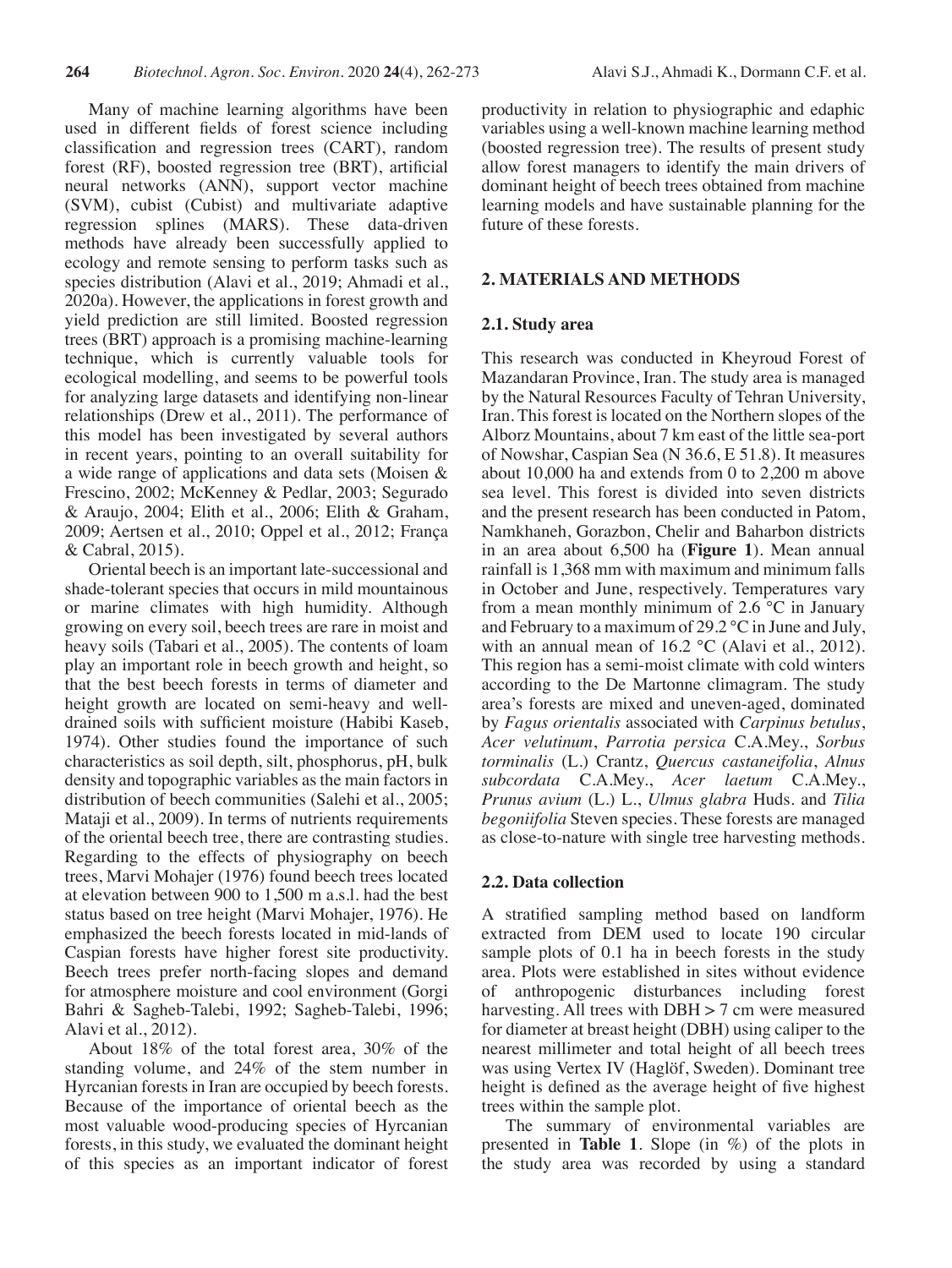

**Figure 1.** General location of study area — *Localisation générale de la zone d'étude*.

**a**. Iran; **b**. location of the study area in the north of Iran — *zone d'étude dans le nord de l'Iran*; **c**. study area in the Forest Research Station of Tehran University, Iran — *zone d'étude dans la station de recherche forestière de l'Université de Téhéran, Iran.* 

| <b>Variable</b>                    | <b>Minimum</b> | <b>Maximum</b> | <b>Mean</b> | <b>Standard Deviation</b> |
|------------------------------------|----------------|----------------|-------------|---------------------------|
| Dominant height (m)                | 36.27          | 47.60          | 42.71       | 2.82                      |
| Altitude (m a.s.l.)                | 470            | 1992           | 1223        | 299.44                    |
| Slope $(\%)$                       | $\overline{2}$ | 80             | 31          | 14                        |
| <b>TRASP</b>                       | $\overline{0}$ | $\mathbf{1}$   | 0.51        | 0.36                      |
| Sand $(\%)$                        | 6.50           | 45.42          | 22.75       | 8.02                      |
| Clay $(\%)$                        | 25.51          | 65.51          | 39.71       | 6.59                      |
| Silt $(\%)$                        | 18.42          | 51.14          | 37.50       | 7.72                      |
| Bulk density $(g \cdot cm^{-3})$   | 1.30           | 2.10           | 1.62        | 0.15                      |
| Nitrogen $(\%)$                    | 0.12           | 0.62           | 0.30        | 0.09                      |
| CN                                 | 9.77           | 20.07          | 12.83       | 1.82                      |
| pH                                 | 4.03           | 6.86           | 5.15        | 0.60                      |
| Lime $(\%)$                        | 0.63           | 2.29           | 1.15        | 0.24                      |
| Carbon $(\%)$                      | 1.57           | 9.36           | 3.86        | 1.45                      |
| OM $(\%)$                          | 2.70           | 16.10          | 6.65        | 2.49                      |
| Saturation $(\%)$                  | 43.93          | 55.58          | 49.44       | 1.91                      |
| $P(mg \cdot kg^{-1})$              | 0.01           | 23.81          | 5.13        | 4.25                      |
| $Ca (mg \cdot kg^{-1})$            | 24.00          | 608.00         | 166.18      | 124.49                    |
| $Mg (mg \cdot kg^{-1})$            | 4.80           | 350.40         | 136.08      | 73.09                     |
| $K$ (mg $\cdot$ kg <sup>-1</sup> ) | 151.70         | 754.27         | 345.37      | 117.69                    |

**Table 1.** Summary of the site characteristics — *Résumé des caractéristiques du site.*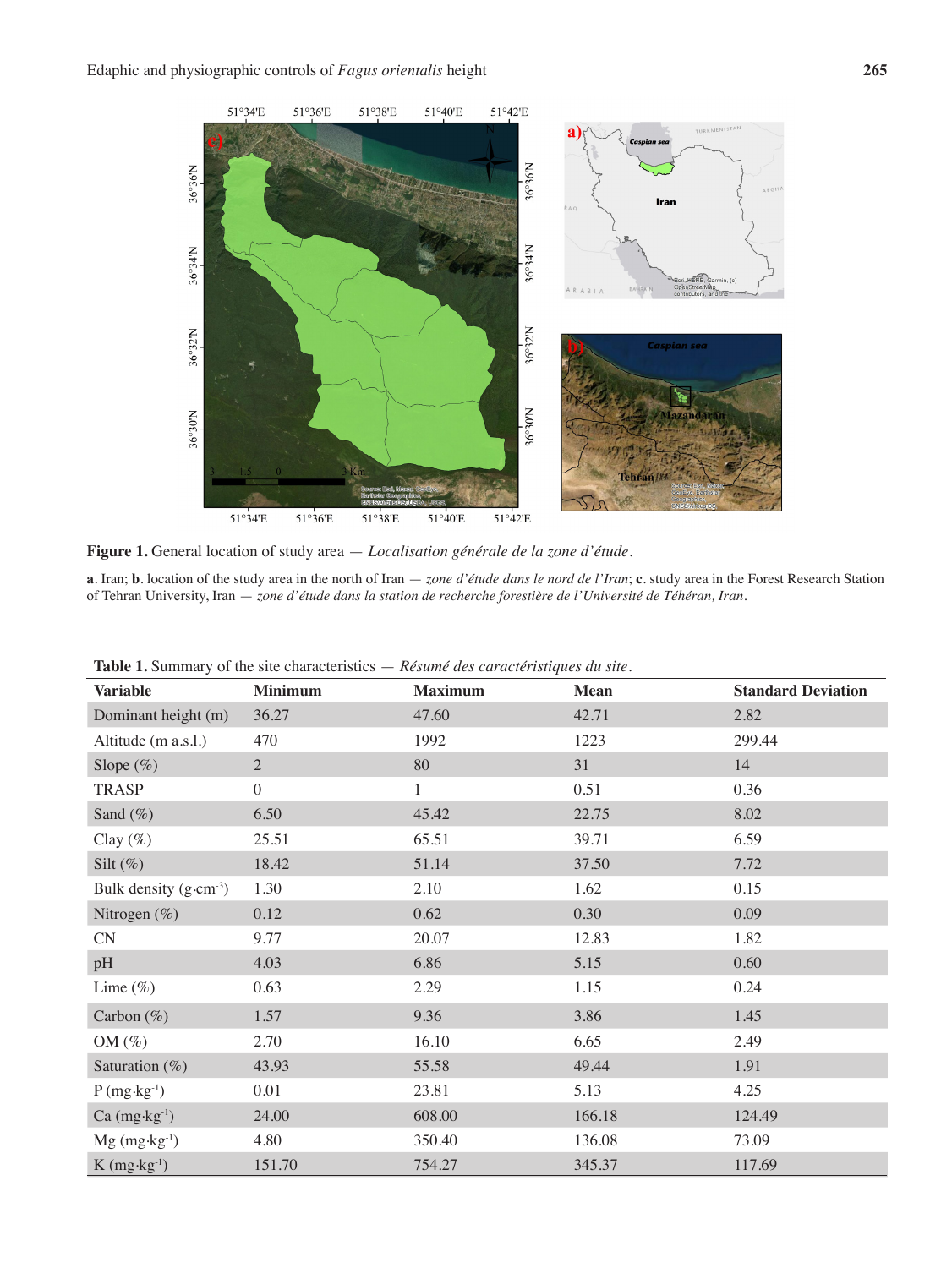clinometer. Aspect, as the azimuth measured from true north, was transformed to a topographic radiation index using the equation TRASP =  $[1 - \cos((\pi/180))$  $(\theta - 30)$ ]/2. This criterion assigns a value of zero to north-northeast facing slopes (typically the coolest and wettest orientation) and a value of one to the hotter and drier south-southwesterly slopes (Moisen & Frescino, 2002; Ahmadi et al., 2020b).

For quantifying nutrient availability, five topsoil samples (0-20 cm) were randomly taken within each plot. Soil samples were mixed and analyzed in the laboratory. Roots, shoots and pebbles were separated by hand and discarded and the air-dried soil samples were sieved. Soil variables including physical and chemical properties were determined by the following methods: bulk density (by clod method; Plaster, 2013), texture by Bouyoucos hydrometer method (Bouyoucos, 1962), pH in water (soil: water ratio 1:2.5), total organic C by Walkley and Black method (Allison, 1965), total N by Kjeldahl method (Bremner & Mulvaney, 1982), the available P by using the Olsen method (Homer & Pratt, 1961), available K, Ca and Mg by a flame atomic absorption spectrophotometer (AA500F, PG Instruments Ltd, China), the proportion of  $CaCO<sub>3</sub>$  (total lime) by the Calcimeter method (Allison & Moodie, 1965).

#### **2.3. Statistical methods**

The number of candidate variables included in the final model were firstly reduced by removing highly correlated variables. Collinearity among environmental predictors were tested by hierarchical cluster analysis using squared Spearman correlations with the Hmisc package (Harrell Jr et al., 2018) in the R statistical software (R Core Team, 2018). In case of collinearity problems, one of any pair of predictors showing such problems should be discarded for modelling purposes (Draper & Smith, 1998; Dormann et al., 2013). The variables percentage saturation, percentage carbon and percentage organic matters were hence removed from the set of predictors. We then applied develop predictive model for variation of beech dominant height using boosted regression trees (BRT) (**Figure 2**).

The linear model was simplified using backward stepwise and bayesian information criterion (BIC), which considers both the goodness-of-fit and model complexity and penalizes model complexity more than the AIC (Burnham & Anderson, 2002) and has been argued to select for optimal explanation rather than optimal prediction. Classification and regression trees were created with the *rpart* package (Therneau & Atkinson, 2018) in the R statistical software. The resulted decision trees were pruned based on 10-fold cross-validation (McKenney & Pedlar, 2003).

Boosted regression trees were fitted using the dismo package (Hijmans et al., 2017) with a fixed tree complexity of 3 (according to recommendations by Elith et al. [2008] for small datasets) and a bag fraction of 0.75 and learning rate 0.001 and Gaussian response type. The BRT model was then simplified by reducing the number of independent variables (Elith



**Figure 2.** Hierarchical clustering using squared Spearman correlation  $(\rho^2)$  of environmental variables as similarities  $-$ *Regroupement hiérarchique utilisant la corrélation de Spearman au carré (*ρ*<sup>2</sup> ) des variables environnementales comme similarités*.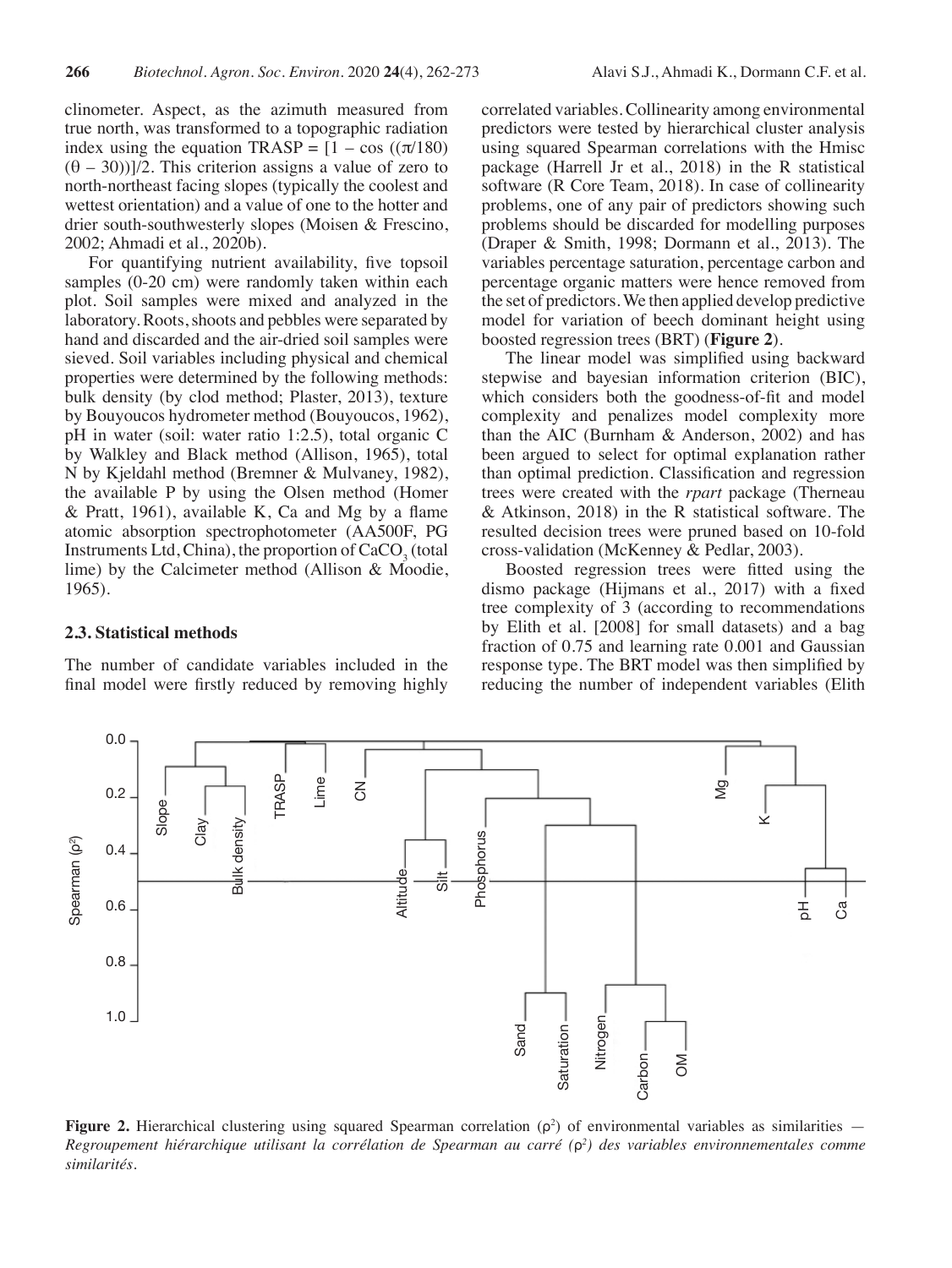et al., 2008). Although the predictive importance of a variable can often be very insightful, most scholars are interested in how the variable is related to the outcome.

## **2.4. Evaluation of predictive performance of boosted regression trees**

Since there is no independent data to evaluate the predictive performance of the models, 10-fold cross-validation method was used to measure their performances. In 10-fold cross-validation, the data are split into 10 random subsets of equal size. The modelling technique is then applied 10 times; each time one of the subsets is left out and the prediction accuracy is calculated by using that subset. The procedure was replicated 100 times. Predictive performance of derived models is quantified by calculating model evaluation measures on the predicted values for cross-validation. The performance of models was measured in terms of coefficient of determination  $(R^2)$  and the root mean squared error (RMSE). Finally, our ecological interpretation of optimal model relies on the assessment of the relative importance of the

explanatory variables and their partial plots.

### **3. RESULTS**

In the present study, we evaluated the dominant height of oriental beech, which is one of the most abundant species in the Hyrcanian forests of Iran, using a boosted regression tree model and edaphic and topographic variables. The results showed that 12 variables were influential, but phosphorus, percentage nitrogen, Mg and percentage sand had the highest effect on predicting the beech dominant height. Calcium and percentage clay were the least important variables in BRT. Large positive values indicate the variable is predictive, whereas zero or negative importance values identify variables not predictive (Ishwaran, 2007). Only few of the descriptors contributed noticeably to the estimation of beech dominant height, namely phosphorous, percentage of nitrogen, percentage of sand and Mg. The predictive performance in terms of coefficient of determination  $(R^2)$  values of BRT model is in **table 2**. This study

showed an improvement of ensemble method (BRT) with 58% in R2 (**Figure 3**).

The partial dependency plots of the most important variables in BRT technique in beech dominant height variation showed that the higher dominant height is obtained when phosphorus and organic matter increase. Partial dependence plots representing the marginal effect of single variables using BRT model on estimates of beech dominant height are shown in **Figure 4**.

**Table 2.** Performance indices of boosted regression trees (BRT) — *Indices de performance des arbres à régression stimulée (BRT).*

| <b>Statistical index</b> | <b>Boosted Regression Trees</b> |                   |  |
|--------------------------|---------------------------------|-------------------|--|
|                          | <b>Calibration</b>              | <b>Validation</b> |  |
| $R^2$                    | 0.85                            | 0.54(0.15)        |  |
| $RMSE$ (m)               | 1 1 7                           | 1.91(0.31)        |  |

The numbers in the parentheses are standard deviation — *les nombres entre parenthèses sont les écarts-types*.



**Figure 3.** Variable importance plot generated by the BRT model — *Graphique d'importance variable généré par le modèle BRT.*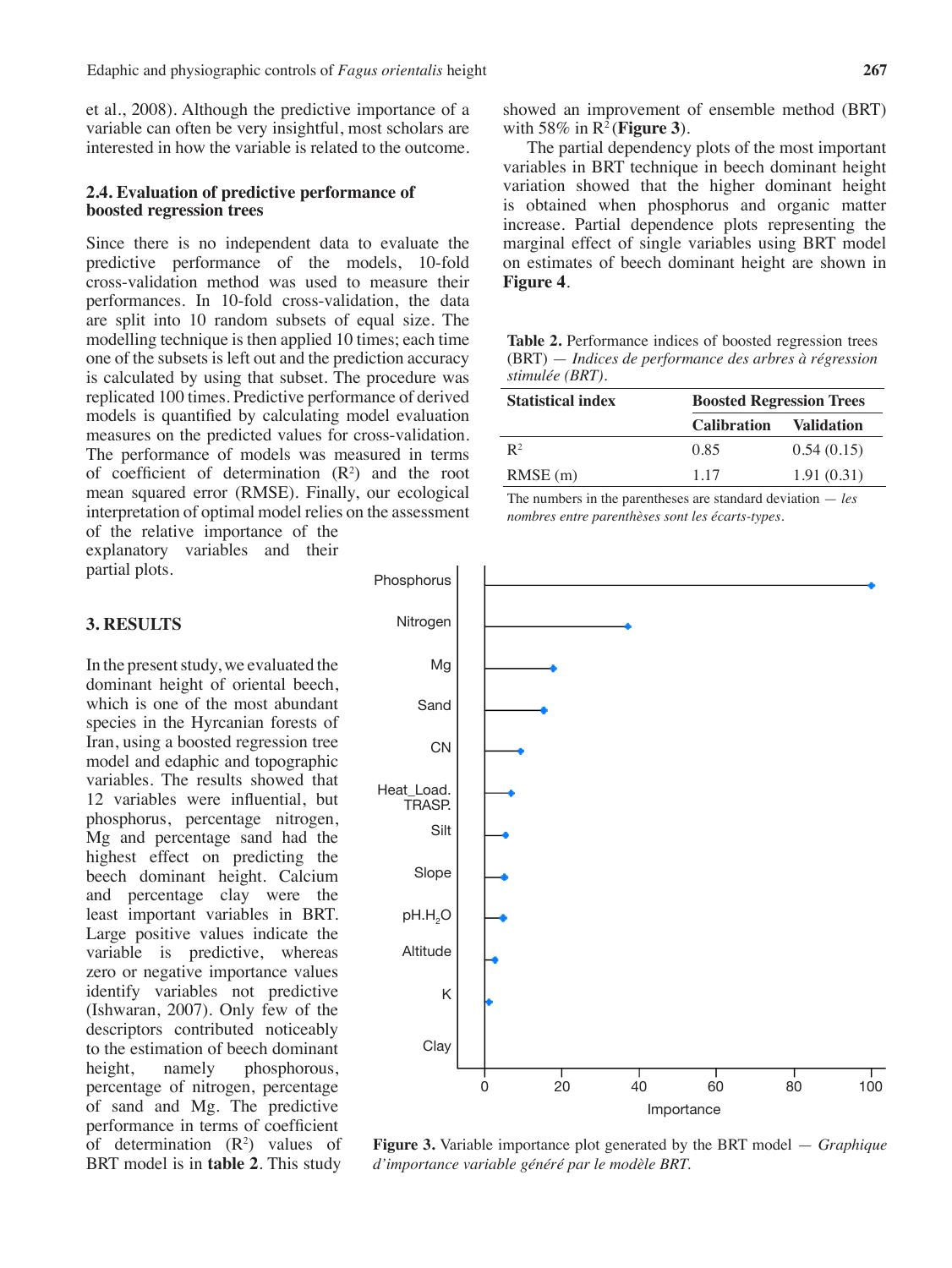

**Figure 4.** Partial plots of variables included in the BRT model in order of importance on estimates of dominant height of *Fagus orientalis* Lipsky — *Tracés partiels des variables incluses dans le modèle BRT par ordre d'importance sur les estimations de la hauteur dominante de* Fagus orientalis *Lipsky*.

# **4. DISCUSSION**

In the present study, we evaluated the dominant height of oriental beech, which is one of the most abundant

species in the Hyrcanian forests of Iran, using a boosted regression tree model and edaphic and topographic variables. Like other studies (Lawler et al., 2006; Leathwick et al., 2006; Moisen et al., 2006; Prasad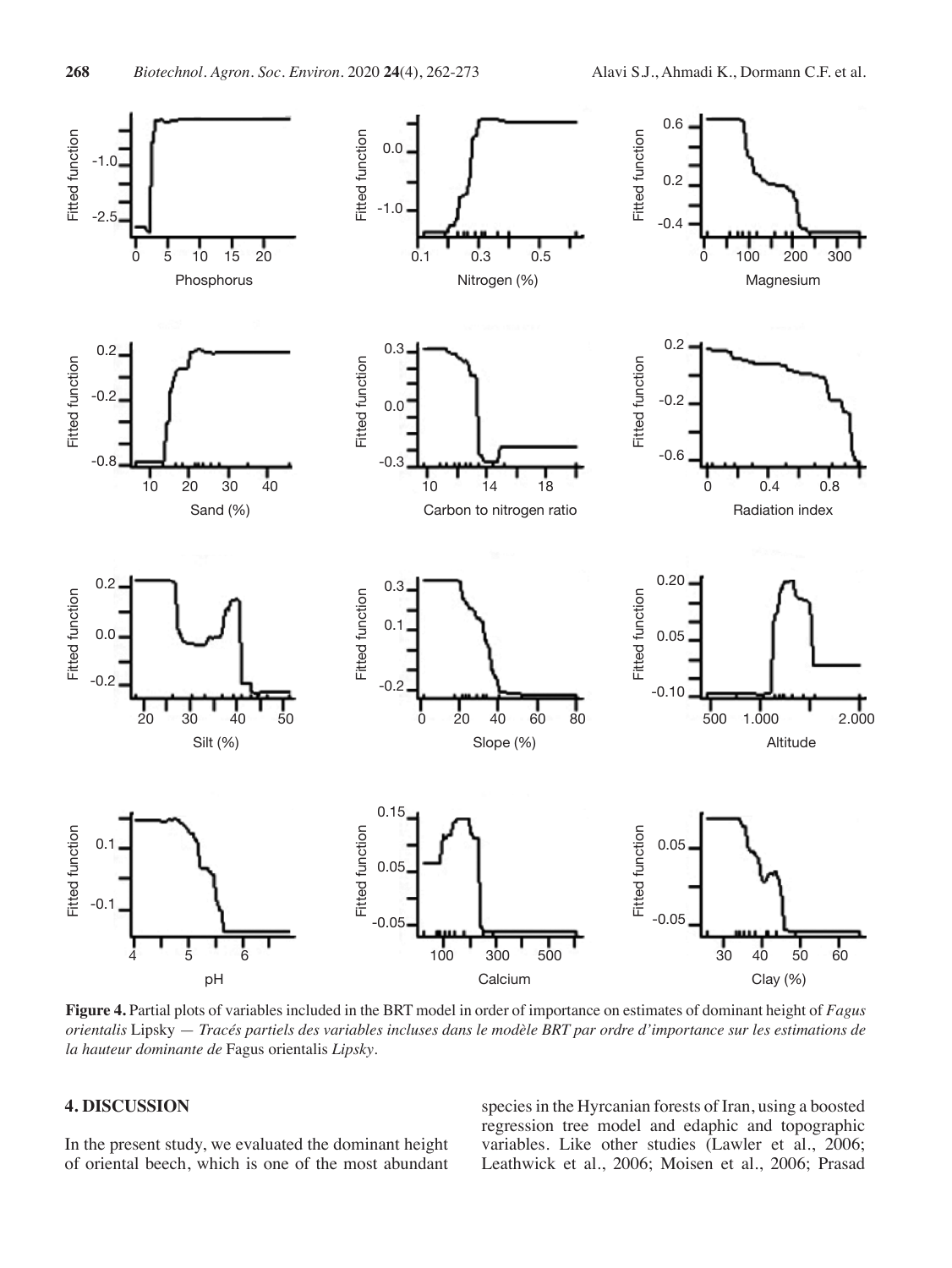et al., 2006; Benito Garzón et al., 2008; Lawler et al., 2009; Pittman et al., 2009; Aertsen et al., 2010; Knudby et al., 2010; Leclere et al., 2011; Vincenzi et al., 2011; Oppel et al., 2012; França & Cabral, 2015), in this research, application of ensemble technique (boosted regression trees) provides an effective methodology for predicting the beech dominant height in Hyrcanian forests. Elith et al. (2008) highlighted some main advantages of BRT approach including strong predictive performance, reliable identification of relevant variables and interactions. The increasing growth of BRT application in ecological studies is a witness for its efficiency (Elith et al., 2006; Leathwick et al., 2006; Elith et al., 2008; Pittman et al., 2009; Aertsen et al., 2010; Froeschke & Froeschke, 2011; Aertsen et al., 2012; Kint et al., 2012). Differences in model performances may be attributed to their inherent properties. There are a certain number of assumptions in linear regression including normality, homoscedasticity, independence of variables and model linearity that are rarely met by these models (Zuur et al., 2009), but tree-based approaches may overcome these difficulties. Contrary to linear models, in machine learning techniques an algorithm is used in order to learn the relationship between the response and explanatory variables, then dominant patterns in data are found *via* the inputs and response observations, not *a priori*, and finally the model structure is developed as a direct function of that particular dataset (Miller & Franklin, 2002; Elith et al., 2008; França & Cabral, 2015). Although classification and regression trees are inherently simple and interpretable, they have a major drawback; a small change in the data can often prompt to extensive changes in the form of the fitted tree. Therefore, it is somewhat difficult to interpret these trees reliably. This is the downside of such a simple model structure, thus ensemble methods could be used for solving these problems (Simpson & Birks, 2012). The results of this study also showed ensemble methods are preferred and superior techniques for predicting response variables and their superiority is attributed to the incorporation of nonlinearity and interaction effects, because they are important features and lead to lower prediction errors.

The application of boosted regression trees model for prediction purposes is particular useful when there are complex interactions between predictors and response variable (in our case the dominant height of *F. orientalis*) and the possibility of highly correlated predictor variables. Despite the fact that there were some systematic differences in performance among methods, the BRT method shows relatively similar and consistent patterns in predicting *F. orientalis* dominant height. Thus, we conclude that the dominant height of *F. orientalis* in the Hyrcanian forests can be successfully predicted using BRT nonlinear modelling techniques. Therefore, we use an ensemble approaches for further investigation.

An important aspect in ecological modelling involves the evaluation and interpretation of the results. Phosphorus and nitrogen were the most important variables affecting the dominant height of beech tree species. Soil nitrogen and phosphorus are the most common macronutrients which limit the growth of plants under natural conditions (Liu et al., 2014). Phosphorus is of particular importance in accelerating the root growth, cell division, and growth of meristem tissues, its limitation is associated with a sharp decline in tree growth. As a result, phosphorus deficiency will slow down or stop the growth of above- and underground parts of the forest trees. The results of this study showed that with increasing nitrogen content, the dominant height of beech tree species also increases. On the other hand, beech tree has a decreasing behavior relative to the C/N variable. The ratio of carbon to nitrogen is one of the important indices of mineralization and soil fertility. Increasing nitrogen contents and decreasing carbon to nitrogen ratios increase the activity of soil microorganisms and accelerate the litter decomposition (Habibi Kaseb, 1992; Shabani et al., 2012); as a result, the growth of beech tree species increases. In the analysis of the response curve of beech tree, Alavi et al. (2017) concluded that NPK and C/N variables are effective indices on tree growth (Alavi et al., 2017).

The performance of species along elevation gradient is governed by a series of interacting biological, climatic, and historical factors (Colwell & Lees, 2000). Further, elevation represents a complex gradient along which many environmental variables change simultaneously (Austin et al., 1996). Beech tree has the best performance at altitudes from 1,200 to 1,700 m a.s.l. which is consistent with Marvi Mohajer (1976). It seems these altitude ranges have optimum humidity conditions and high productivity which resulted from optimal combination resource availability (Rahbek, 1995; Rosenzweig, 1995). Having demands for cool climates, beech tree avoids lower altitudes, since they are warmer and drier. The major decline in beech performance at higher altitudes could be due in part to ecophysiological constrains, such as reduced growing season, low temperature and low ecosystem productivity in high elevation (Körner, 1998).

It is evident that beech trees have better performance on north-northeast directions (typically the coolest and wettest orientations). In the Northern Hemisphere, south-facing slopes may receive as much as six times more solar radiation than north-facing slopes. Thus, the south-facing slopes have a more xeric environment, that is, warmer, drier and a more variable microclimate, than the mesic north-facing slopes (Nevo, 1997; Nevo, 2001). Beech tree has the best performance in gentle slopes. The slope degree is an essential feature of topography in relation to runoff and soil erosion. The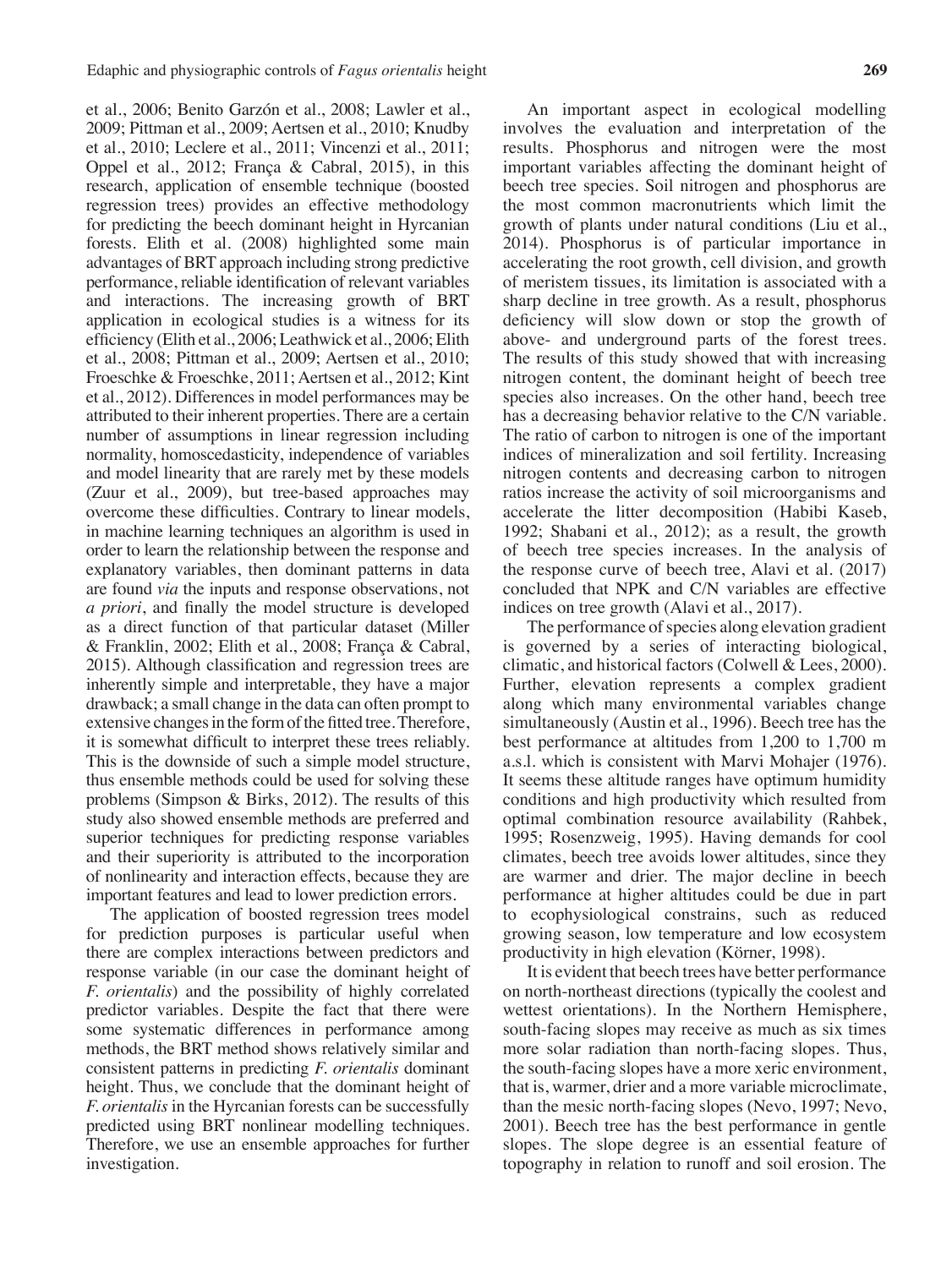runoff and soil loss intensity can vary with different slope gradients. Since the slope gradient is the main factor for controlling soil erosion, with increasing slope gradient, the amount of soil loss increases significantly (Koulouri & Giourga, 2007). Several authors have also confirmed the exponential influence of slope gradient on soil loss (Lal, 1976; Roose, 1977).

Soil texture as an important soil characteristic determines the rates of water intake, water storage in the soil, the amount of aeration (vital to root growth) and influences the soil fertility. The effects of the textural properties of soils are frequently reflected in the composition and growth rate of forest vegetation (Sharma et al., 2010). The result of this study indicated percentage sand was a more important factor than clay in affecting the beech dominant height. The partial dependence plots for these two variables are also interesting. The partial plots for these variables show that the beech tree species has the best performances in low clay and medium sand contents, respectively which is consistent with the results of Tabari et al. (2005). While soils high in clay are difficult to manage because of their great strength and sticky nature, an intermediate amount of clay in a soil improves its capacity to hold water and plant nutrient ions. A balanced combination of sand, silt and clay composition makes loamy soil, which is the best one for the plant growth (Pidwirny, 2004) and support the luxuriant vegetation.

This research also shows that the high pH values are a limiting factor on the dominant height of beech tree. pH of the soil directly or indirectly affects the growth of the tree species. The most important role of soil pH is controlling the solubility of nutrients in the soil. In other words, the ability to absorb nutrients is highly dependent on soil pH. Nutrients have different solubility at different pH values. Usually, by increasing the pH values, the solubility of the essential nutrients for the plant growth is reduced, and the deficiency of nutrients such as phosphorus, iron, zinc and manganese in the plant can be observed (Salardini, 2011; Alavi et al., 2017).

## **5. CONCLUSIONS**

Boosted regression tree model was used for evaluation of beech dominant height in Hyrcanian forests. Our assessment of the mentioned techniques based on two measures of accuracy showed that boosted regression tree model has high performance in reducing the prediction error of dominant height variable in these forests. The high flexibility of this model is attributed to its ability for incorporating the nonlinear and interaction effects. The boosted regression trees method with low RMSE has a good accuracy for predicting beech dominant height in the Hyrcanian forests. By

reviewing the literatures and the response curves resulted from the different modelling approaches, the response curves of BRT also have better ecological interpretability and rationality. Boosted regression tree technique indicated that phosphorus, percentage nitrogen, magnesium and percentage sand were among the most important variables in predicting the dominant height of beech tree species in the study area. There are other modelling techniques, for example, Multiple Adaptive Regression Splines and Artificial Neural Networks that should also be considered for future evaluations of model performance, since their applications in ecological modelling studies have been gradually increasing. Nonetheless, in these techniques, the scientists have not much control over model fitting, and it is difficult to assess the relative importance of individual explanatory variable. Overall, machine learning techniques help researchers gain more insights, both in terms of ecological relationships and species spatial distributions specially in terms of forest modelling and yield tables. They are now considered as a valuable tool for improving ecological management and biodiversity conservation.

## **Bibliography**

- Aertsen W. et al., 2010. Comparison and ranking of different modelling techniques for prediction of site index in Mediterranean mountain forests. *Ecol. Modell*., **221**, 1119-1130, doi: 10.1016/j.ecolmodel.2010.01.007
- Aertsen W. et al., 2012. Predicting forest site productivity in temperate lowland from forest floor, soil and litterfall characteristics using boosted regression trees. *Plant Soil*, **354**, 157-172, doi: 10.1007/s11104-011-1052-z
- Ahmadi K., Alavi S.J., Tabari Kouchaksaraei M. & Aertsen W., 2013. Non-linear height-diameter models for oriental beech (*Fagus orientalis* Lipsky) in the Hyrcanian forests, Iran. *Biotechnol. Agron. Soc. Environ*., **17**, 431-440.
- Ahmadi K. et al., 2020a. The potential impact of future climate on the distribution of European yew (*Taxus baccata* L.) in the Hyrcanian forest region (Iran). *Int. J. Biometeorol.*, **64**, 1451-1462, doi.org/10.1007/s00484- 020-01922-z
- Ahmadi K. et al., 2020b. Patterns of density and structure of natural populations of *Taxus baccata* in the Hyrcanian forests of Iran. *Nord. J. Bot.*, **38**(3), doi.org/10.1111/ njb.02598.
- Alavi S.J. et al., 2012. Extracting ecological optimum and amplitude of *Fagus orientalis* along environmental gradients in Kheyrud forest, Nowshahr. *J. Nat. Environ*., **64**, 399-415.
- Alavi S.J., Nouri Z. & Zahedi Amiri G., 2017. The response curve of beech tree (*Fagus Orientalis* Lipsky) in relation to environmental variables using generalized additive model in Khayroud forest, Nowshahr.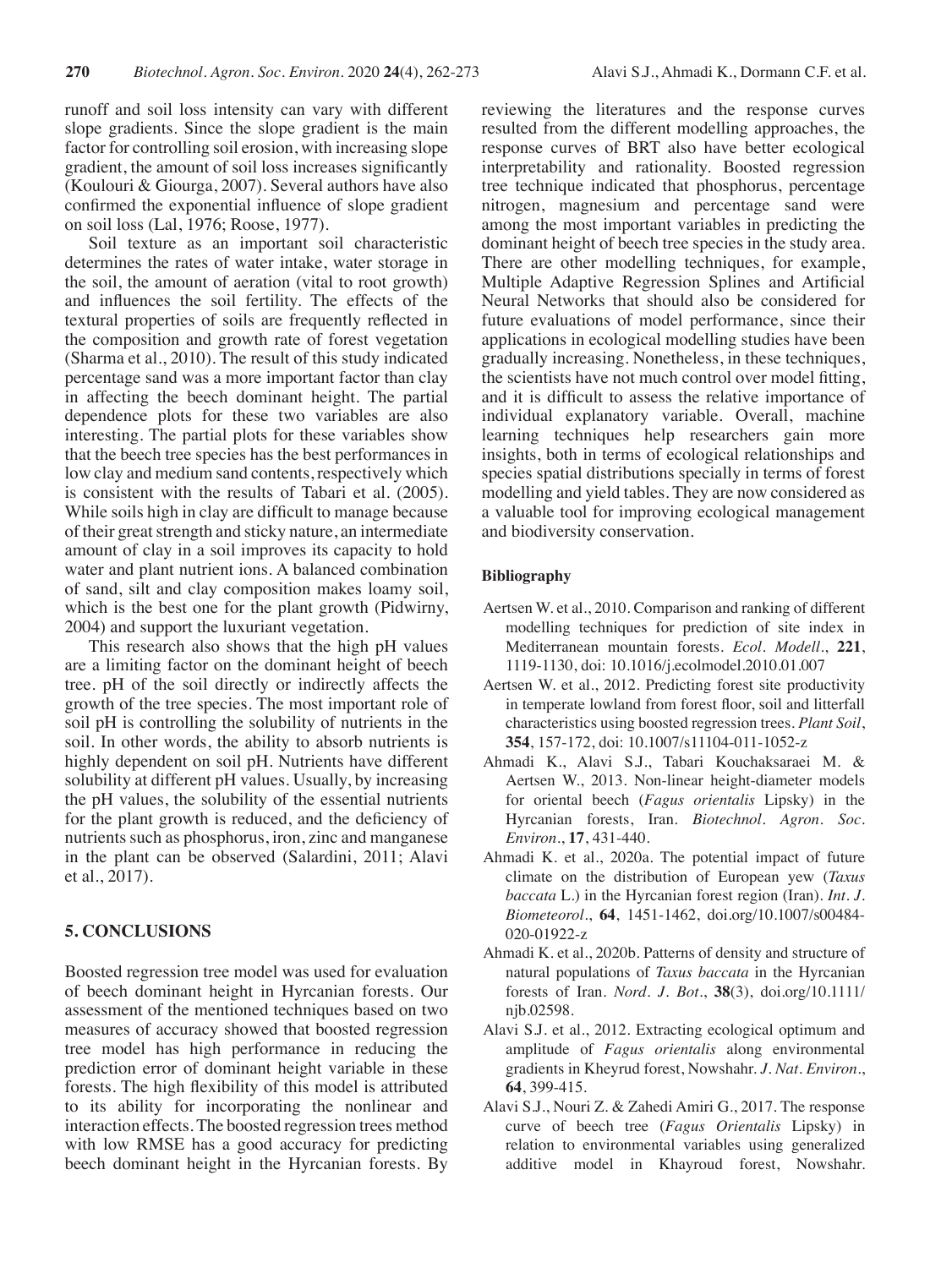*J. Wood For. Sci. Technol.*, **24**, 29-59, doi: 10.22069/ jwfst.2017.11630.1617

- Alavi S.J. et al., 2019. The response of English yew (*Taxus baccata* L.) to climate change in the Caspian Hyrcanian mixed forest ecoregion. *Reg. Environ. Change*, **19**(5), 1495-1506, doi.org/10.1007/s10113-019-01483-x
- Allison L.E., 1965. Organic carbon. *In:* Norman A.G., ed. *Methods of soil analysis. Part 2: chemical and microbiological properties*. Madison, WI, USA: American Society of Agronomy, 1367-1378.
- Allison L.E. & Moodie C.D., 1965. Carbonate. *In:* Norman A.G., ed. *Methods of soil analysis. Part 2: chemical and microbiological properties*. Madison, WI, USA: American Society of Agronomy, 1379-1396.
- Assmann E., 1970. *The principles of forest yield study: studies in the organic production, structure, increment, and yield of forest stands*. Oxford, UK: Pergamon Press.
- Austin M.P., Pausas J.G. & Nicholls A.O., 1996. Patterns of tree species richness in relation to environment in southeastern New South Wales, Australia. *Aust. J. Ecol*., **21**, 154-164, doi.org/10.1111/j.1442-9993.1996.tb00596.x
- Batho A. & Garcia O., 2006. De Perthuis and the origins of site index: a historical note. *FBMIS*, **1**, 1-10.
- Benito Garzón M., Sánchez De Dios R. & Sainz Ollero H., 2008. Effects of climate change on the distribution of Iberian tree species. *Appl. Veg. Sci*., **11**, 169-178, doi: 10.3170/2008-7-18348
- Berger S. & Walther G.R., 2006. Distribution of evergreen broad-leaved woody species in Insubria in relation to bedrock and precipitation. *Bot. Helv*., **116**, 65-77, doi: 10.1007/s00035-006-0749-8
- Bouyoucos G.J., 1962. Hydrometer method improved for making particle size analyses of soils. *Agron. J*., **54**, 464-465.
- Bremner J.M. & Mulvaney C.S., 1982. Nitrogen—Total 1. *In*: Page A.L., Miller R.H. & Keeney D.R., eds. *Methods of soil analysis. Part 2. Chemical and microbiological properties.* Madison, WI, USA: American Society of Agronomy, Soil Science Society of America, 595- 624.
- Burnham K.P. & Anderson D.R., 2002. *Model selection and multimodel inference*. 2nd ed. New York, NY, USA: Springer-Verlag.
- Carmean W.H., 1975. Forest site quality evaluation in the United States. *In*: Brady N.C., ed. *Advances in agronomy*. *Vol. 27*. New York, NY, USA: Academic Press, 209- 269.
- Clutter J.L. et al., 1983. *Timber management: a quantitative approach*. John Wiley & Sons, Inc.
- Colwell R.K. & Lees D.C., 2000. The mid-domain effect: geometric constraints on the geography of species richness. *Trends Ecol. Evol*., **15**(2), 70-76, doi. org/10.1016/s0169-5347(99)01767-x
- Coomes D.A. & Allen R.B., 2007. Effects of size, competition and altitude on tree growth. *J. Ecol*., **95**, 1084-1097, doi: 10.1111/j.1365-2745.2007.01280.x
- Curtis R.O. & Reukema D.L., 1970. Crown development and site estimates in a Douglas-fir plantation spacing test. *For. Sci*., **16**, 287-301.
- Dormann C.F. et al., 2013. Collinearity: a review of methods to deal with it and a simulation study evaluating their performance. *Ecography*, **36**, 27-46, doi.org/10.1111/ j.1600-0587.2012.07348.x
- Draper N.R. & Smith H., 1998. *Applied regression analysis*. Wiley.
- Drew C.A., Wiersma Y.F. & Huettmann F., 2011. *Predictive species and habitat modeling in landscape ecology: concepts and applications*. New York, NY, USA: Springer.
- Elith J.L. et al., 2006. Novel methods improve prediction of species' distributions from occurrence data. *Ecography*, **29**, 129-151.
- Elith J.L., Leathwick J.R. & Hastie T., 2008. A working guide to boosted regression trees. *J. Anim. Ecol.*, **77**, 802- 813.
- Elith J.L. & Graham C.H., 2009. Do they? How do they? WHY do they differ? on finding reasons for differing performances of species distribution models. *Ecography*, **32**, 66-77, doi: 10.1111/j.1600-0587.2008.05505.x
- Forrester D.I., 2014. The spatial and temporal dynamics of species interactions in mixed-species forests: from pattern to process. *For. Ecol. Manage*., **312**, 282-292, doi.org/10.1016/j.foreco.2013.10.003
- França S. & Cabral H.N., 2015. Predicting fish species richness in estuaries: which modelling technique to use? *Environ. Modell. Software*, **66**, 17-26, doi.org/10.1016/j. envsoft.2014.12.010
- Froeschke J.T. & Froeschke B.F., 2011. Spatio-temporal predictive model based on environmental factors for juvenile spotted seatrout in Texas estuaries using boosted regression trees. *Fish. Res*., **111**, 131-138, doi. org/10.1016/j.fishres.2011.07.008
- Gorgi Bahri Y. & Sagheb-Talebi K., 1992. The effects of late spring frosts on beech forests of Golband (Noshar). *Pazhouhesh Sazandegi J*., **15**, 18-21.
- Habibi Kaseb H., 1974. Investigation of influence of soil texture on beech trees' growth rate in Iran. *J. Iran Nat. Resour*., **31**, 61-69.
- Habibi Kaseb H., 1992. *Fundamentals of forest soil science*. Tehran: Tehran University Press.
- Hagglund B., 1981. Evaluation of forest site productivity. *For. Abstr*., **42**(11), 515-527.
- Harrell Jr F.E. et al., 2018. *Hmisc: Harrell Miscellaneous. R package version 4.1-1*, https://CRAN.R-project.org/ package=Hmisc, (19/11/2020).
- Hegel T.M., Cushman S.A., Evans J. & Huettmann F., 2010. Current state of the art for statistical modelling of species distributions. *In*: *Spatial complexity, informatics, and wildlife conservation*. Springer, 273-311.
- Herrera B., Campos J.J., Finegan B. & Alvarado A., 1999. Factors affecting site productivity of a Costa Rican secondary rain forest in relation to *Vochysia ferruginea*,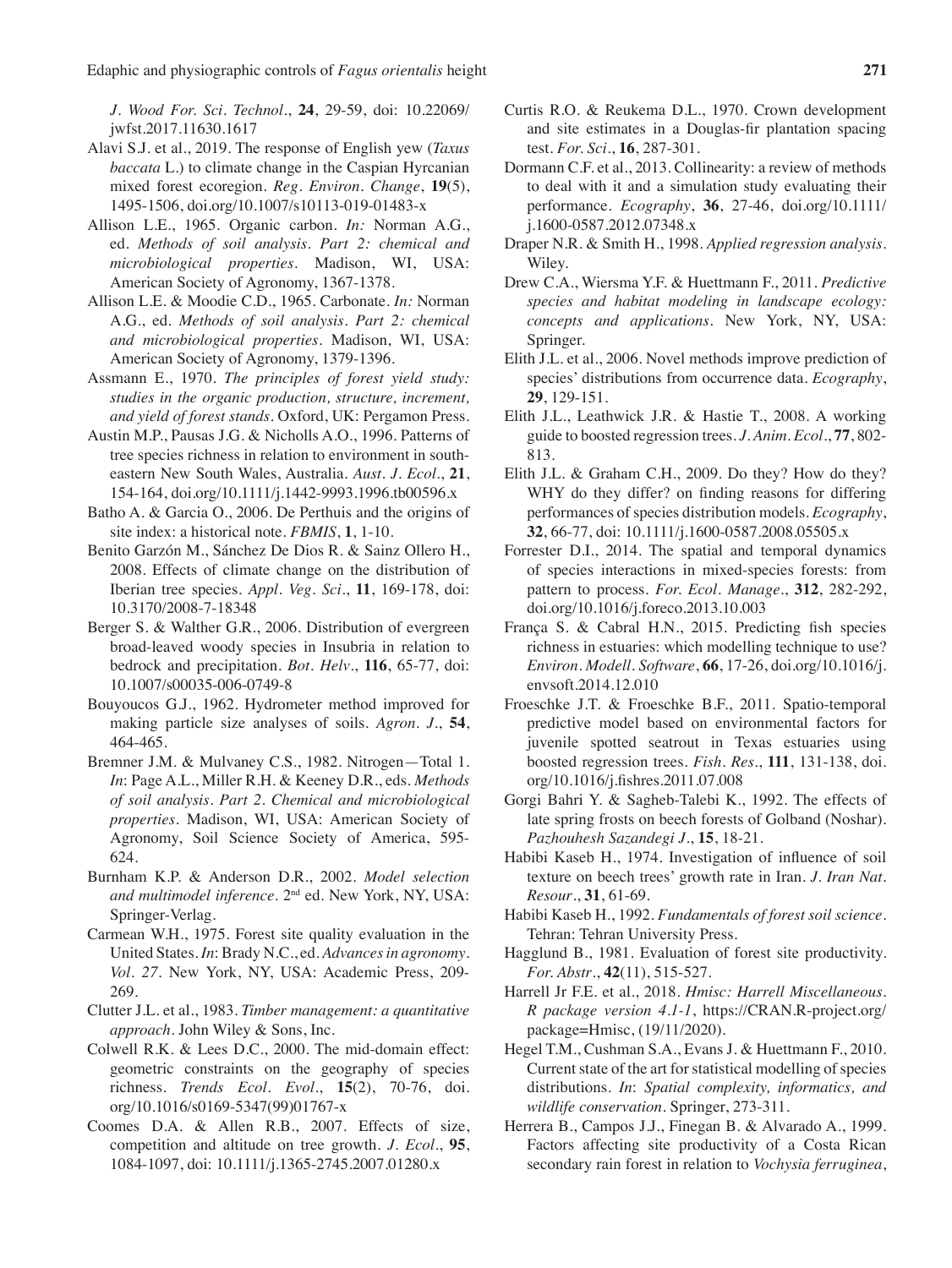a commercially valuable canopy tree species. *For. Ecol. Manage*., **118**, 73-81, doi.org/10.1016/s0378- 1127(98)00489-7

- Hijmans R.J., Phillips S., Leathwick J. & Elith J., 2017. *Dismo: Species Distribution Modeling. R package version 1.1-4*, https://CRAN.R-project.org/ package=dismo, (19/11/2020).
- Hogg B.W. & Nester M.R., 1991. Effect of stocking rate on predominant height of young Caribbean pine plantations in coastal Queensland. *Aust. For*., **54**, 134-138, doi.org/ 10.1080/00049158.1991.10674569
- Homer D.C. & Pratt P.F., 1961. *Methods of analysis for soils, plants and waters*. Berkeley, CA, USA: University of California, 150-196.
- Ishwaran H., 2007. Variable importance in binary regression trees and forests. *Electron. J. Stat*., **1**, 519-537, doi. org/10.1214/07-ejs039
- Kint V. et al., 2012. Radial growth change of temperate tree species in response to altered regional climate and air quality in the period 1901-2008. *Clim. Change*, **115**, 343-363, doi.org/10.1007/s10584-012-0465-x.
- KnudbyA., BrenningA. & LeDrewE., 2010. New approaches to modelling fish–habitat relationships. *Ecol. Modell*., **221**, 503-511, doi.org/10.1016/j.ecolmodel.2009.11. 008
- Körner C., 1998. A re-assessment of high elevation treeline positions and their explanation. *Oecologia*, **115**, 445- 459, doi: 10.1007/s004420050540
- Koulouri M. & Giourga C., 2007. Land abandonment and slope gradient as key factors of soil erosion in Mediterranean terraced lands. *Catena*, **69**, 274-281, doi. org/10.1016/j.catena.2006.07.001
- La Roi G.H., Strong W.L. & Pluth D.J., 1988. Understory plant community classifications as predictors of forest site quality for lodgepole pine and white spruce in westcentral Alberta. *Can. J. For. Res.*, **18**, 875-887, doi. org/10.1139/x88-135
- Lal R., 1976. Soil erosion problems on an alfisol in Western Nigeria and their control. *Geoderma*, **25**, 215-230, doi. org/10.1016/0016-7061(81)90037-9
- Lawler J.J., White D., Neilson R.P. & Blaustein A.R., 2006. Predicting climate‐induced range shifts: model differences and model reliability. *Global Change Biol*., **12**, 1568-1584, doi.org/10.1111/j.1365-2486.2006.01191.x
- Lawler J.J. et al., 2009. Projected climate-induced faunal change in the Western Hemisphere RID C-7190- 2009 RID E-4643-2011. *Ecology*, **90**, 588-597, doi: 10.1890/08-0823.1
- Leathwick J.R. et al., 2006. Variation in demersal fish species richness in the oceans surrounding New Zealand: an analysis using boosted regression trees. *Mar. Ecol. Prog. Ser*., **321**, 267-281, doi.org/10.3354/meps321267
- Leclere J., Oberdorff T., Belliard J. & Leprieur F., 2011. A comparison of modeling techniques to predict juvenile 0+ fish species occurrences in a large river system. *Ecol. Inf.*, **6**, 276-285, doi.org/10.1016/j.ecoinf.2011.05.001
- Liu X. et al., 2014. Available phosphorus in forest soil increases with soil nitrogen but not total phosphorus: evidence from subtropical forests and a pot experiment. *PLoS One*, **9**, 1-8, doi: 10.1371/journal.pone.0088070
- Marvi Mohajer M., 1976. Some qualitative characteristics of Iranian beech forests. *Iran J. Nat. Resour*., **34**, 77-96.
- Mataji A., Zahedi Amiri G. & Asri Y., 2009. Vegetation analysis based on plant associations and soil properties in natural forests. *Iran J. For. Poplar Res*., **17**, 85-98.
- McKenney D.W. & Pedlar J.H., 2003. Spatial models of site index based on climate and soil properties for two boreal tree species in Ontario, Canada. *For. Ecol. Manage*., **175**, 497-507, doi.org/10.1016/s0378-1127(02)00186-x
- Miller J. & Franklin J., 2002. Modeling the distribution of four vegetation alliances using generalized linear models and classification trees with spatial dependence. *Ecol. Modell*., **157**, 227-247, doi: 10.1016/S0304- 3800(02)00196-5
- Moisen G.G. & Frescino T.S., 2002. Comparing five modelling techniques for predicting forest characteristics. *Ecol. Modell*., **157**, 209-225, doi.org/10.1016/s0304- 3800(02)00197-7
- Moisen G.G. et al., 2006. Predicting tree species presence and basal area in Utah: a comparison of stochastic gradient boosting, generalized additive models, and tree-based methods. *Ecol. Modell*., **199**, 176-187, doi: 10.1016/j.ecolmodel.2006.05.021
- Nambiar E.K.S., Ranger J., Tiarks A. & Toma T., 2004. Site management and productivity in tropical plantation forests. *In: Proceedings of workshops in Congo, July 2001 and China, February 2003.* Jakarta: CIFOR.
- Nevo E., 1997. Evolution in action across phylogeny caused by microclimatic stresses at "Evolution Canyon". *Theor. Popul. Biol*., **3**, 231-243, doi.org/10.1006/tpbi.1997. 1330
- Nevo E., 2001. Evolution of genome–phenome diversity under environmental stress. *Proc. Natl. Acad. Sci.*, **98**, 6233-6240, doi.org/10.1073/pnas.101109298
- Nunes L., Patrício M., Tomé J. & Tomé M., 2011. Modeling dominant height growth of maritime pine in Portugal using GADA methodology with parameters depending on soil and climate variables. *Ann. For. Sci*., **68**, 311- 323, doi.org/10.1007/s13595-011-0036-8
- Oliver C.D. & Larson B.C., 1996. *Forest stand dynamics*. New York, NY, USA: Wiley.
- Oppel S. et al., 2012. Comparison of five modelling techniques to predict the spatial distribution and abundance of seabirds. *Biol. Conserv*., **156**, 94-104, doi: 10.1016/j.biocon.2011.11.013
- Palahı M. et al., 2004. Site index model for *Pinus sylvestris* in north-east Spain. *For. Ecol. Manage*., **187**, 35-47, doi. org/10.1016/s0378-1127(03)00312-8
- Pidwirny M., 2004. *Introduction to environmental issues-The soil resource.* Kelowna, Canada: Okanagan College.
- Pittman S.J., Costa B.M. & Battista T.A., 2009. Using lidar bathymetry and boosted regression trees to predict the